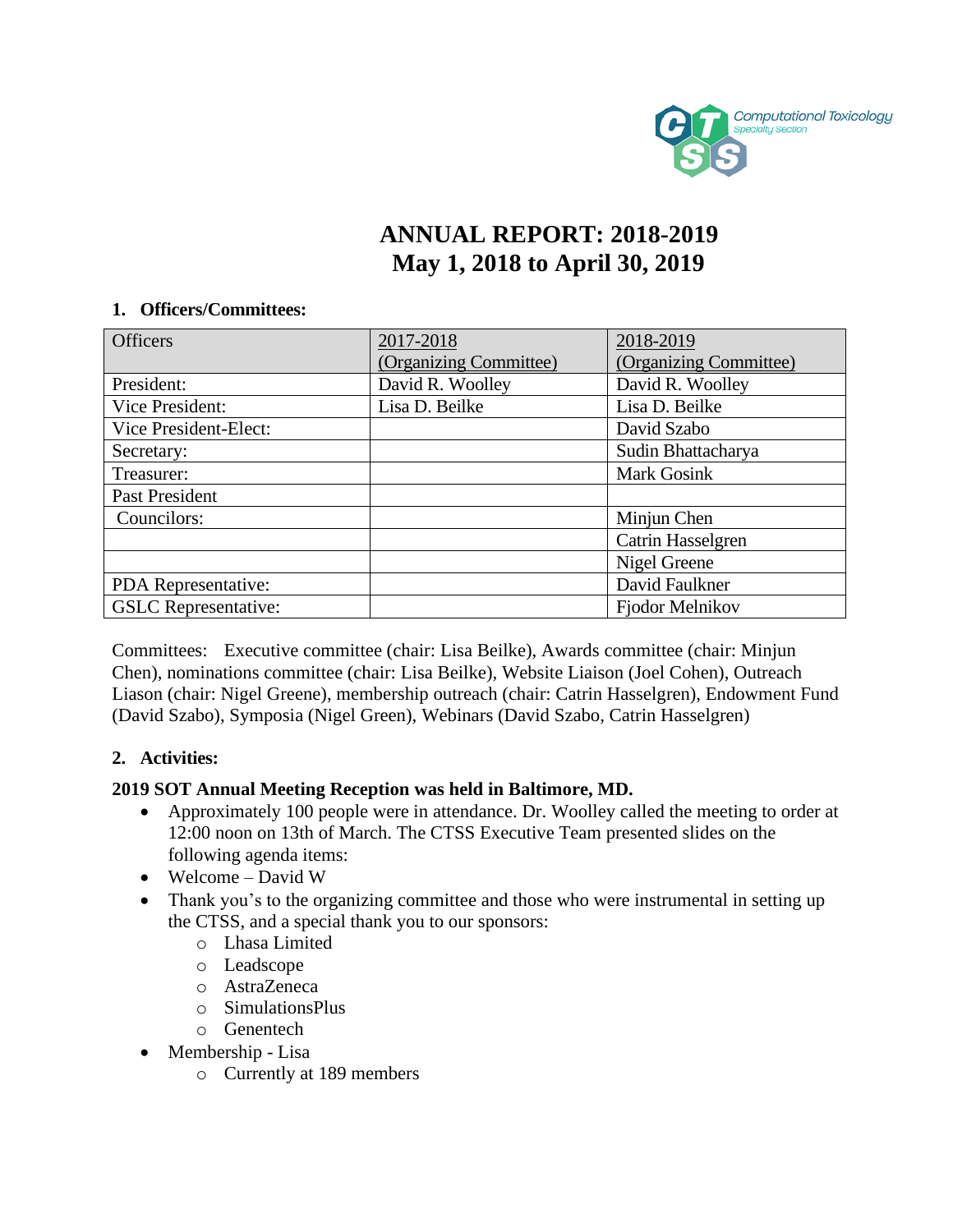- o Membership by sector shows most members are from industry, followed by academia, government, software manufacturers, consultants.
- Financial Summary Mark
	- o Initial seed funds SOT
	- $\circ$  Dues + Interest
	- o Donations / Expenses
- Endowment Fund David S
	- o Plan to initiate endowment fund
	- o Yves Alarie Endowment Fund set up is in progress
- Symposia Ideas Nigel
	- o Request for symposia ideas
- CTSS Webinar Series Catrin/David S
	- o Proposals requested for 2019-2020
- Awards David S
- Three awards were given this year:
	- 1. AstraZeneca Student Travel Award (\$750) + travel Given to David A. Edmondson (Purdue University) SOT abstract: "Whole-brain R1 Mapping Predicts Mn Accumulation In The Human Brain: A Support Vector Machine Approach"
	- 2. AstraZeneca Postdoctoral Travel Award (\$750) + travel Timothy E H Allen (Univ. of Cambridge, UK) SOT abstract: "Combining Structural Alerts and Machine Learning Algorithms to Predict Human Molecular Initiating"
	- 3. Paper of the Year Award (\$1500) John F. Wambaugh, Michael F. Hughes, Caroline L. Ring, Denise K. MacMillan, Jermaine Ford, Timothy R. Fennell, Sherry R. Black, Rodney W. Snyder, Nisha S. Sipes, Barbara A. Wetmore, Joost Westerhout, R. Woodrow Setzer, Robert G. Pearce, Jane Ellen Simmons, and Russell S. Thomas, "Evaluating In Vitro-In Vivo Extrapolation of Toxicokinetics", Toxicological Science, 2018, 163(1): 152-169.
- The meeting was called to an end at 1:00 PM.

## **3. Other Activities**

- CTSS Proposed Webinar Series
	- 1. Title: Computational Toxicology Methods and Approaches Speakers: Donna MacMillan, Lhasa & Glenn Myatt, Leadscope
	- 2. Title: Computational Methods in Next-Generation Risk Assessment of Consumer **Products** 
		- Speakers: Steve Gutsell, Unilever
	- 3. Title: US FDA Experience in the Regulatory Application of (Q)SAR Modeling Speakers: Naomi Kruhlak, FDA CDER
	- 4. Title: TBD Speakers: Nigel Greene, AstraZeneca
	- 5. Title: Big Data & Artificial Intelligence a new kid on the block in toxicological safety sciences
		- Speakers: Thomas Hartung at JHU
- CTSS Endorsed Symposia